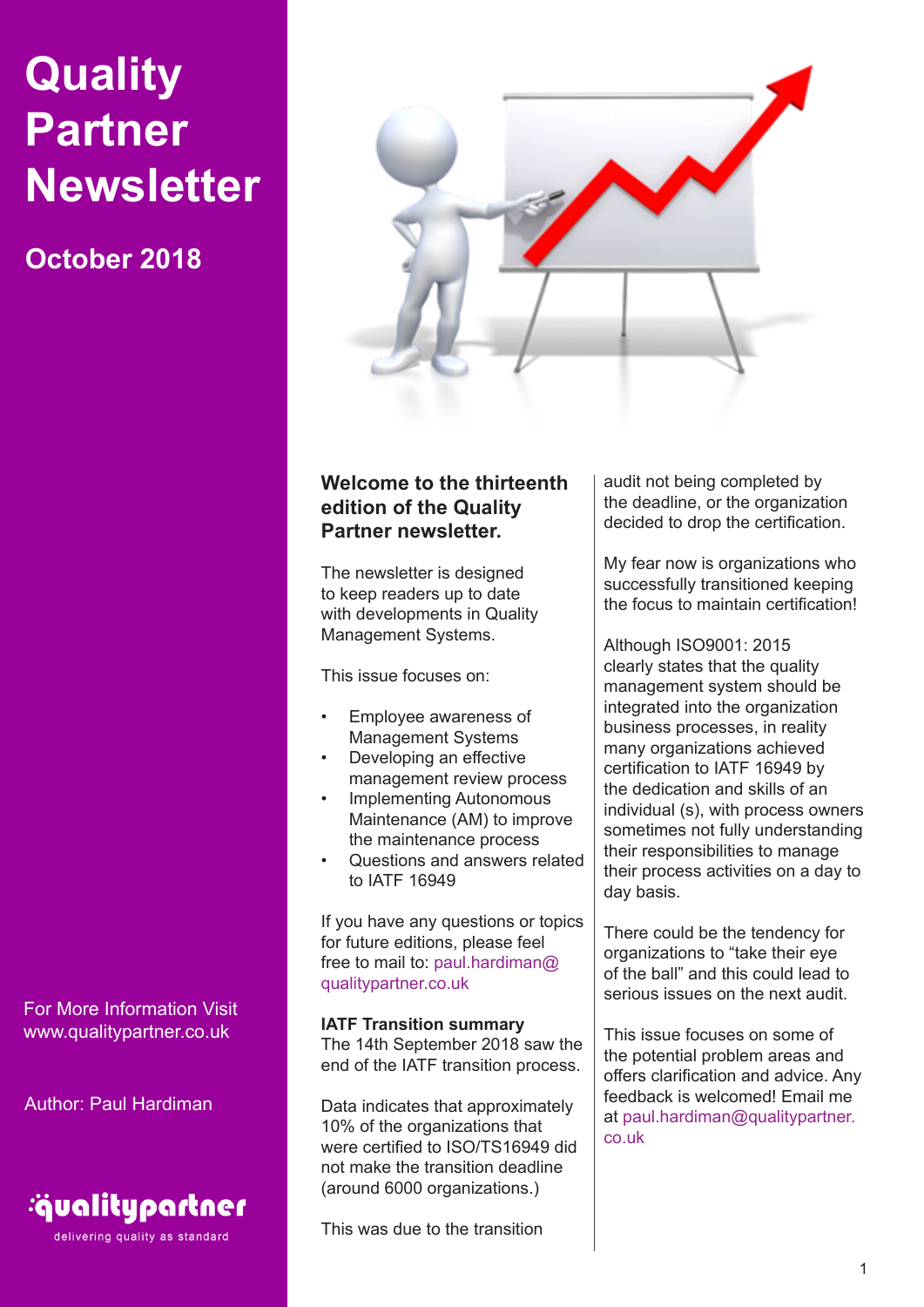## **Introduction to Management System standards and requirements**

To be in business these days organizations need to comply with various management system standards including ISO9001 (Quality), ISO14001 (Environment) and ISO45001 (Occupational health and safety).

To implement and maintain systems to comply with these standards it is essential all employees in the organization understand the intent of the standards and how they relate to their day to day activities.

Often employees are given the quality policy, asked to read the quality manual and then given the instructions to perform their job, without getting an insight as to why compliance with management systems is important for the organization and its customers.

Paul Hardiman, Director Quality Partner, has produced a series of 6 training videos as outlined below, which can be used by individuals or organizations to promote awareness of the relevant standards.



Each video is approximately 10-15 minutes long and are presented in an easy to understand format. They can be used as part of an employee induction process, for existing employees or by internal auditors. The videos can be purchased as single user access, either purchasing individual videos at £8 per video or £40 for the full set.

For information on purchasing multiuser access please contact paul.hardiman@qualitypartner.co.uk

#### **Introduction to ISO9001: 2015**

This video training will give delegates an overview of the scope, structure, content of the quality management standard ISO9001: 2015 and how successful implementation and maintenance of systems is very dependent on employee understanding and involvement.

#### **Introduction to the ISO9001: 2015 requirements**

This video training is designed for delegates looking to gain an understanding of the structure, content and examples of application of the requirements of ISO9001: 2015 in a process-based management system.

#### **Introduction to ISO14001: 2015**

This video training will give delegates an overview of the scope, structure, content of the environmental management standard ISO14001: 2015 and how successful implementation and maintenance of systems is very dependent on employee understanding and involvement.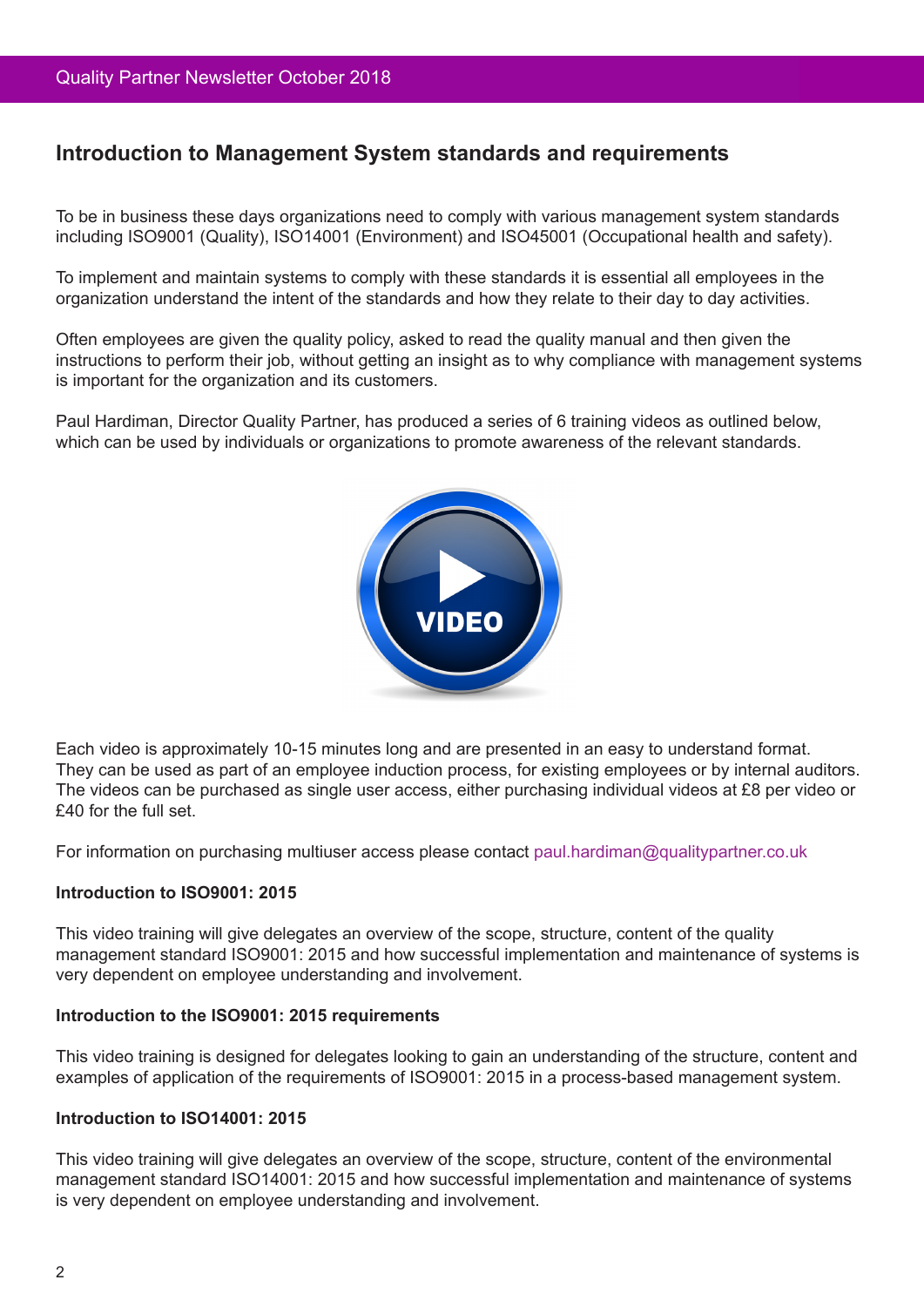#### **Introduction to the ISO14001: 2015 requirements**

This video training is designed for delegates looking to gain an understanding of the structure, content and examples of application of the requirements of ISO14001: 2015 in a process-based management system.

#### **Introduction to ISO45001: 2018**

This video training will give delegates an overview of the scope, structure, content of the occupational health and safety management standard ISO45001: 2018 and how successful implementation and maintenance of systems is very dependent on employee understanding and involvement.

#### **Introduction to the ISO45001: 2018 requirements**

This video training is designed for delegates looking to gain an understanding of the structure, content and examples of application of the requirements of ISO45001: 2018 in a process-based management system. There is also a video series available related to understanding and auditing IATF 16949: 2016, full details can be found at: https://qualitypartner.co.uk/iatf16949/

In addition, as mentioned in previous newsletter Quality Partner has produced a video series of training and online exams related to the automotive core tools.

The set of 11 videos are suitable to upskill engineers, supervisors, operators and auditors in the effective application of the tools, in simple, easy to understand language. Full details can be found at: https://qualitypartner.co.uk/core-tools/

### **Developing an effective Management Review process**

As you will be aware, the list of inputs into the management review process keeps getting longer! If we add together the input requirements in ISO9001: 2015 and IATF 16949: 2016 there are around 25 items to review.

I have been to many companies who continue to try do one big annual management review, which can often take days to prepare for and days of Top Management time to complete the review!

Let's firstly look at ISO9001: 2015 requirement 5.1.1 Management commitment which states:

Top management shall demonstrate leadership and commitment with respect to the quality management system by:

*c) ensuring the integration of the quality management system requirements into the organization's business processes;*

I do not know of any business which operates by top management meeting annually to review performance, changes etc.

IATF requirement 9.3.1.1 Management review- Supplemental states:

*"Management review shall be conducted at least annually. The frequency of management review(s) shall*  be increased based on risk to compliance with customer requirements resulting from internal or external *changes impacting the quality management system and performance-related issues."*

There is nothing in ISO9001: 2015 or IATF 16949: 2016 that states that Management review must be a single event/ meeting, or how it should be recorded.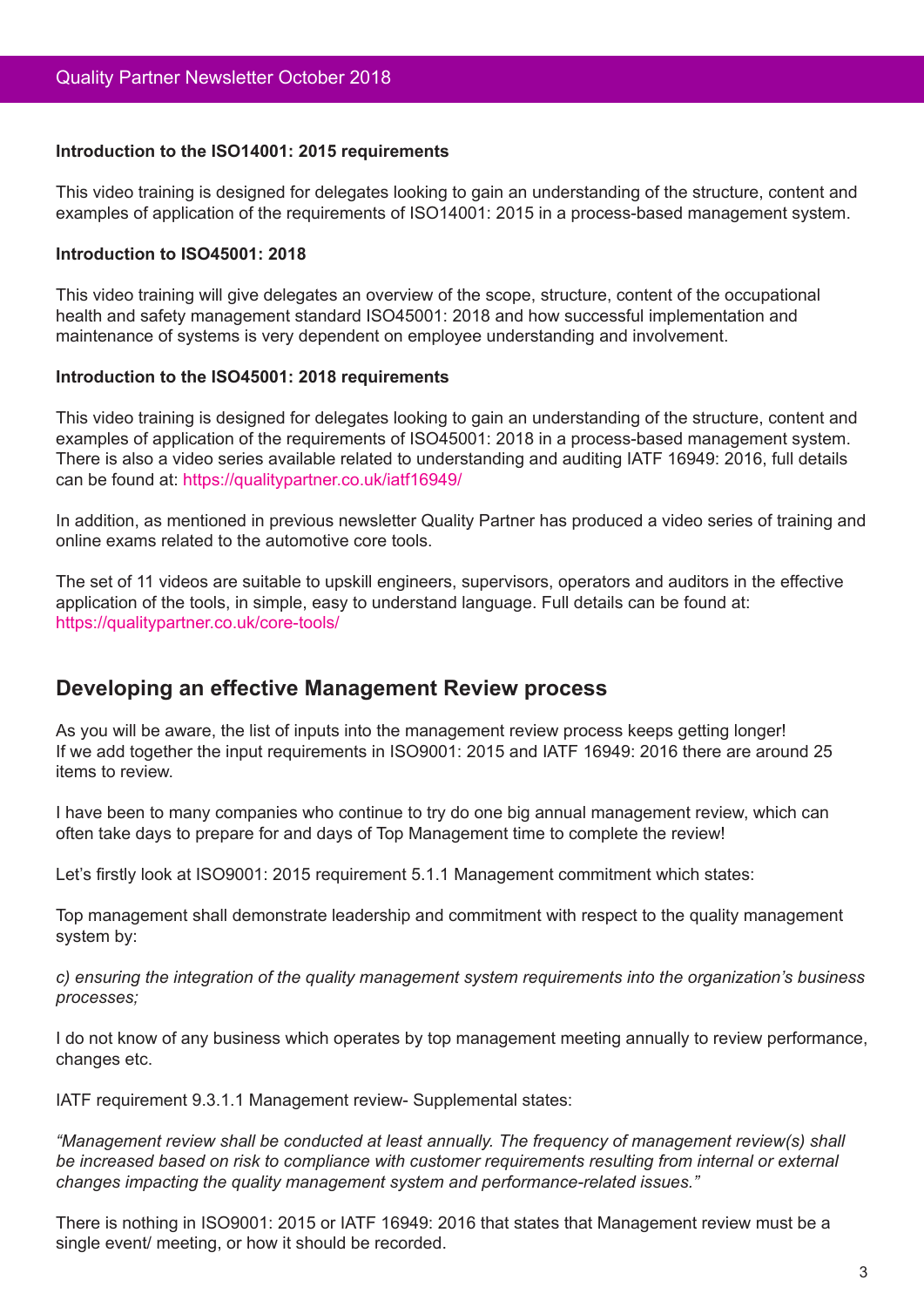If we look at management review as a process, what we are trying to achieve is a review that ensures the quality management system is effectively implemented and maintained, to satisfy the customer requirements, the organization objectives and the IATF goal of:

- • Continual improvement
- Defect prevention
- Reduction of variation and waste in the supply chain

I recommend, if you do not already do so, that you firstly look at the various management meetings that take place that include at least one member of the senior management team. Look at the purpose/ objective of each meeting, who attends, the frequency of the meeting, what is reviewed and how any output actions are recorded.

An extract of this type of review is shown below as an **example**:

| Meeting                                                        | <b>Attendees</b><br>(owner in Bold)                                                                                  | Agenda Items                                                                                                                          | Output                                                                                                                                                                   |
|----------------------------------------------------------------|----------------------------------------------------------------------------------------------------------------------|---------------------------------------------------------------------------------------------------------------------------------------|--------------------------------------------------------------------------------------------------------------------------------------------------------------------------|
| Strategic planning and<br>performance review<br><b>Monthly</b> | All management team<br><b>Managing Director</b>                                                                      | Development and<br>maintenance of business<br>plan<br>Review performance<br>against objectives<br><b>Audit results</b>                | <b>Business plan</b><br>Minutes with action plans<br>to achieve objectives<br><b>Updated audit</b><br>programme                                                          |
| Sales review<br><b>Weekly</b>                                  | <b>Sales Director and</b><br>Team                                                                                    | Sales performance<br>Potential new customers<br>including CSR                                                                         | Sales action plans<br>Feasibility review<br>summary                                                                                                                      |
| Customer performance<br>review<br><b>Monthly</b>               | Managing Director,<br><b>Sales Director, Quality</b><br>Director, Logistics<br>Director, customer<br>representatives | <b>Review customer</b><br>scorecards, complaints,<br>field failures and<br>warranty performance                                       | Actions to address any<br>shortfall in performance                                                                                                                       |
| <b>Engineering review</b><br><b>Monthly</b>                    | <b>Engineering Director,</b><br><b>Quality Director, Project</b><br>teams                                            | Review new project<br>status                                                                                                          | Actions to address and<br>project slippages/ issues                                                                                                                      |
| Logistics review<br><b>Weekly</b>                              | <b>Logistics Director,</b><br>Warehouse Manager,<br>Production Planner,<br><b>Quality Director</b>                   | Review supplier<br>performance and issues<br>Review production plan,<br>material requirements<br>and customer delivery<br>performance | Action to address any<br>supplier issues<br>Supplier development<br>plans<br>Actions to address<br>any customer delivery<br>issues, including<br>contingency plan update |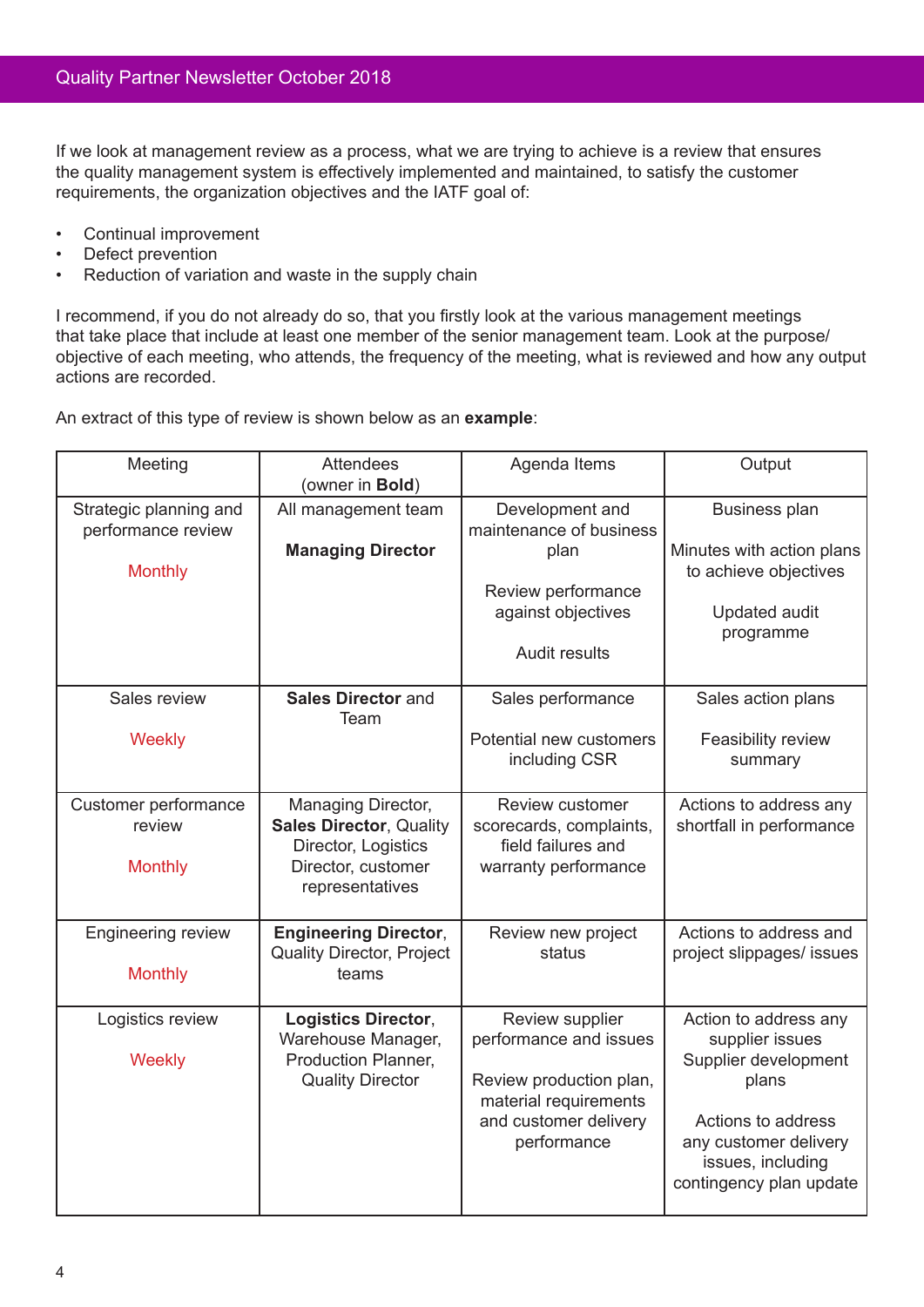| <b>Production review</b><br><b>Weekly</b> | <b>Production Director,</b><br>Maintenance Manager,<br><b>Quality Director</b> | Review production<br>efficiency (OEE),<br>maintenance | Improvement plans,<br>feasibility reviews for<br>planned changes |
|-------------------------------------------|--------------------------------------------------------------------------------|-------------------------------------------------------|------------------------------------------------------------------|
|                                           |                                                                                | performance, planned<br>facility changes              |                                                                  |

The next task is to identify the links between the meetings and the input requirements in ISO9001: 2015 and IATF 16949: 2016, identify any gaps (things not covered in any of the regular meetings) and then address the gaps by adding to the agenda of the relevant meeting.

An overall review of the effectiveness of the quality management system may be combined with a review of the organization strategic direction (business plan) and setting the quality objectives for the next period. In most organizations this will be performed annually.

Process/meeting owners need to be aware of their responsibility to ensure meetings are recorded (the format/media for recording is the choice of the organization, could be electronic minutes, white boards etc.) and making sure the meetings happen at the required frequency (including a record of why certain meetings do not take place (e.g. Planned vacations etc.))

Taking this approach can result in saving wasted management time, and improve efficiency, while truly demonstrating the quality management system is integrated and reviewed within the normal business processes.

## **Implementing Autonomous Maintenance (AM) to improve the maintenance process**



As mentioned in previous newsletters IATF 16949 requirement 8.5.1.5 Total Productive Maintenance has featured in the top 10 of major and minor nonconformities raised during transition audits to IATF 16949.

With businesses ever increasing focus on improving efficiency, improving profit and optimising non-productive employees, traditional maintenance structures are often being reviewed for opportunities to improve.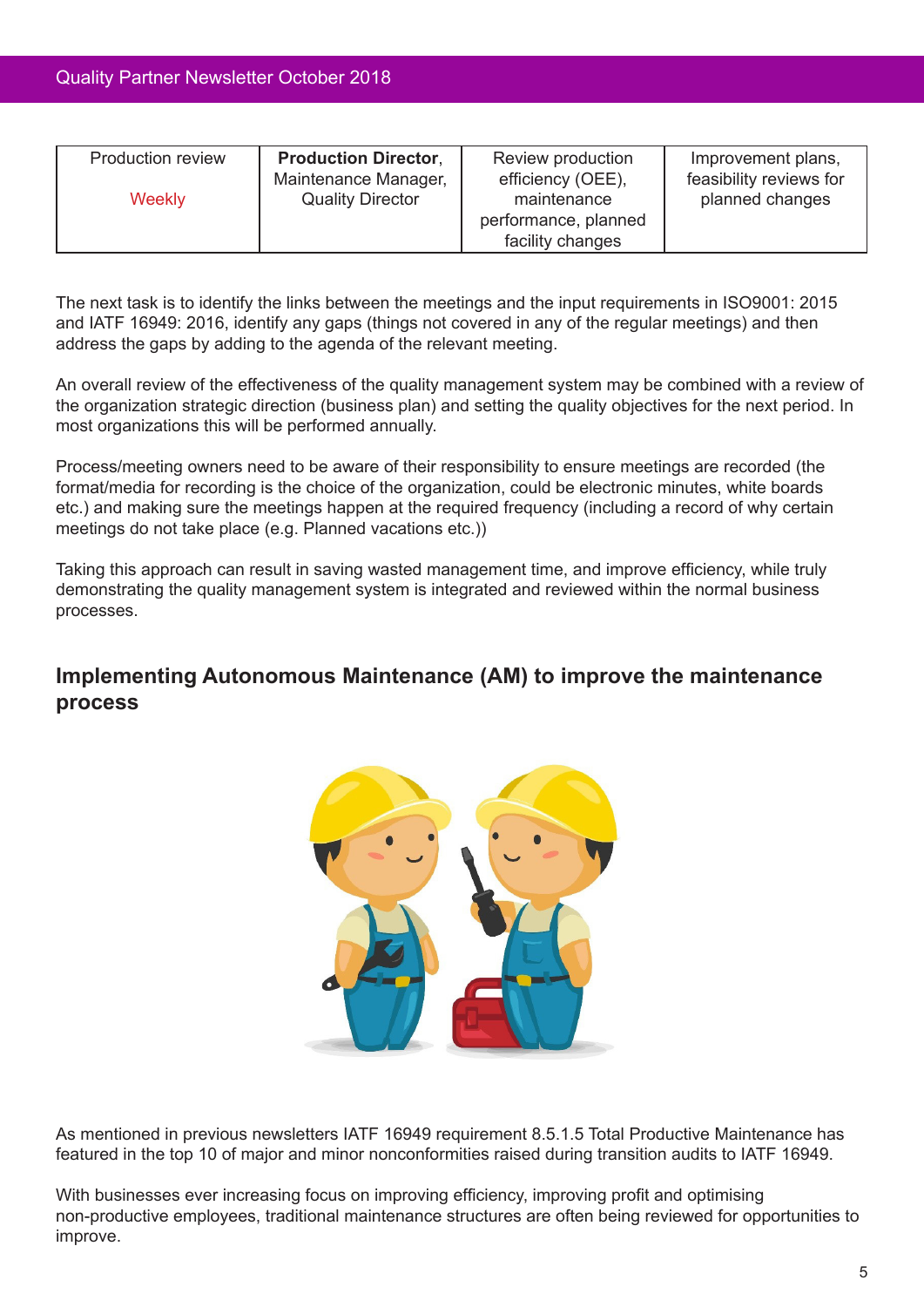Often organizations are nervous on implementing a full TPM process based on the Japan Institute of Plant Maintenance (JIPM) eight pillar approach but want to do something.

One option an organization has is to utilize production operators to support the equipment inspection and maintenance activities. This is sometimes referred to as autonomous maintenance (AM).

One definition I have seen of AM is "A maintenance strategy wherein machine adjustments and minor maintenance is performed by operators who are deemed to have unique knowledge about the equipment."

To implement AM effectively needs Top Management commitment, a structured plan and employee communication and involvement, otherwise it is doomed to failure.

An implementation plan may contain:

- • An initial communication led by Top Management with employees from Maintenance and Production to outline ideas/proposals related to autonomous maintenance activities
- An initial plan to pilot AM in a defined area. The selection of this area is key to the success, typically this will be a small area of a few machines where maybe equipment reliability/performance has been an issue
- A training/awareness programme for those who will be involved in the pilot
- Initial cleaning and inspection activity of a machine/process by a cross functional group including Top Management, maintenance and production. The activity should identify and tag abnormalities found with the machine(s)
- Development of initial cleaning and inspection standards by the team to maintain machine/process condition
- Action plans to action the abnormalities found
- Review of progress and benefits achieved by top management
- Development of a roll out plan to other machines/process areas

It should be made clear in the beginning that this is not a process to cut the maintenance resource, but to give production operators more responsibility for maintaining their equipment in optimum condition.

If this is effective breakdowns should start to reduce, the process machine becomes more efficient and maintenance resource can be used on more proactive activities to improve efficiency (for example further deployment of predictive maintenance/machine improvements etc.)

Paul Hardiman is one of the few individuals outside Japan who has been formally trained in the JIPM approach to TPM. If you are considering trying to improve your maintenance processes and do not know how to start, there are options of short training courses, or an onsite review of current maintenance processes to develop practical implementation plans.

For more information contact Paul Hardiman at paul.hardiman@qualitypartner.co.uk

## **Questions & Answers**

#### **Question:**

We have a customer who is asking us to repeat gauge R & R studies annually. I have reviewed IATF 16949, their customer specific requirements and the AIAG reference manual and can find no reference to this. To do this would take a significant amount of time and effort and we can see no real benefit in this. If this a requirement stated anywhere?



*Quality Partner's expert, Paul Hardiman*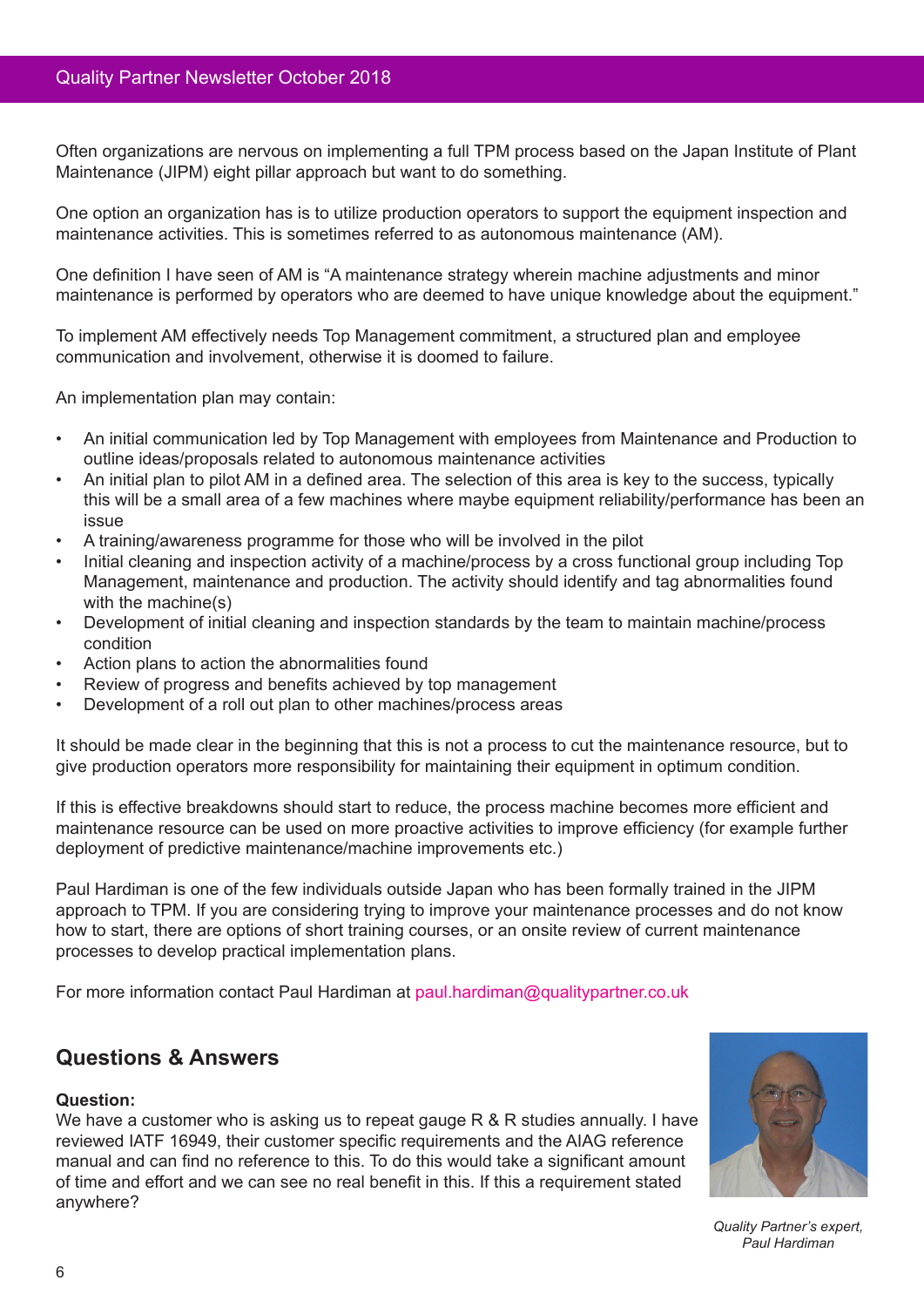#### **Answer:**

This is a question I have been asked several times before and is another example of a customer trying to impose requirements that are not in IATF 16949 or their customer specific requirements.

To undertake a Gauge R & R study takes a significant amount of time and effort, in collecting the samples (which should represent the normal process variation), ensuring three of the normal users of the equipment are available to make measurements and having somebody to facilitate the study. Then there is time to take and record measurements, analyse results and implement any improvement actions.

In my view, Gauge R & R studies only need to be repeated when any changes in the measurement system are planned, for example:

- Changes in the work environment (for examples moving the measurement process from a temperaturecontrolled environment)
- Changes in the skill level of employees making the measurement
- Changes in the tolerance of the part/material to be measured
- Changes in the method of measurement
- Changes in the measurement instrument (for example addition of a fixture)

Or where measurement issues have been found internally or at the customer (for example where the customer has returned product for dimensional errors)

#### **Question:**

I want to improve manufacturing process audits within our organization. Although we have no customer specific requirements, I want to use VDA 6.3 Process audit as the basis for doing audits. Could we use the VDA 6.3 audits to meet the IATF 16949 requirement 9.2.2.3 Manufacturing process audit?

#### **Answer**

VDA 6.3 Process audit is recognised as a global best practice standard for undertaking effective process audits. The scope of VDA 6.3 covers the product realization process and is broken down in to sections P2 to P7, with section P6 being the questions related to production.

The P6 section is broken down into 6 sub-sections, structured around the six boxes in the turtle diagram as shown below:

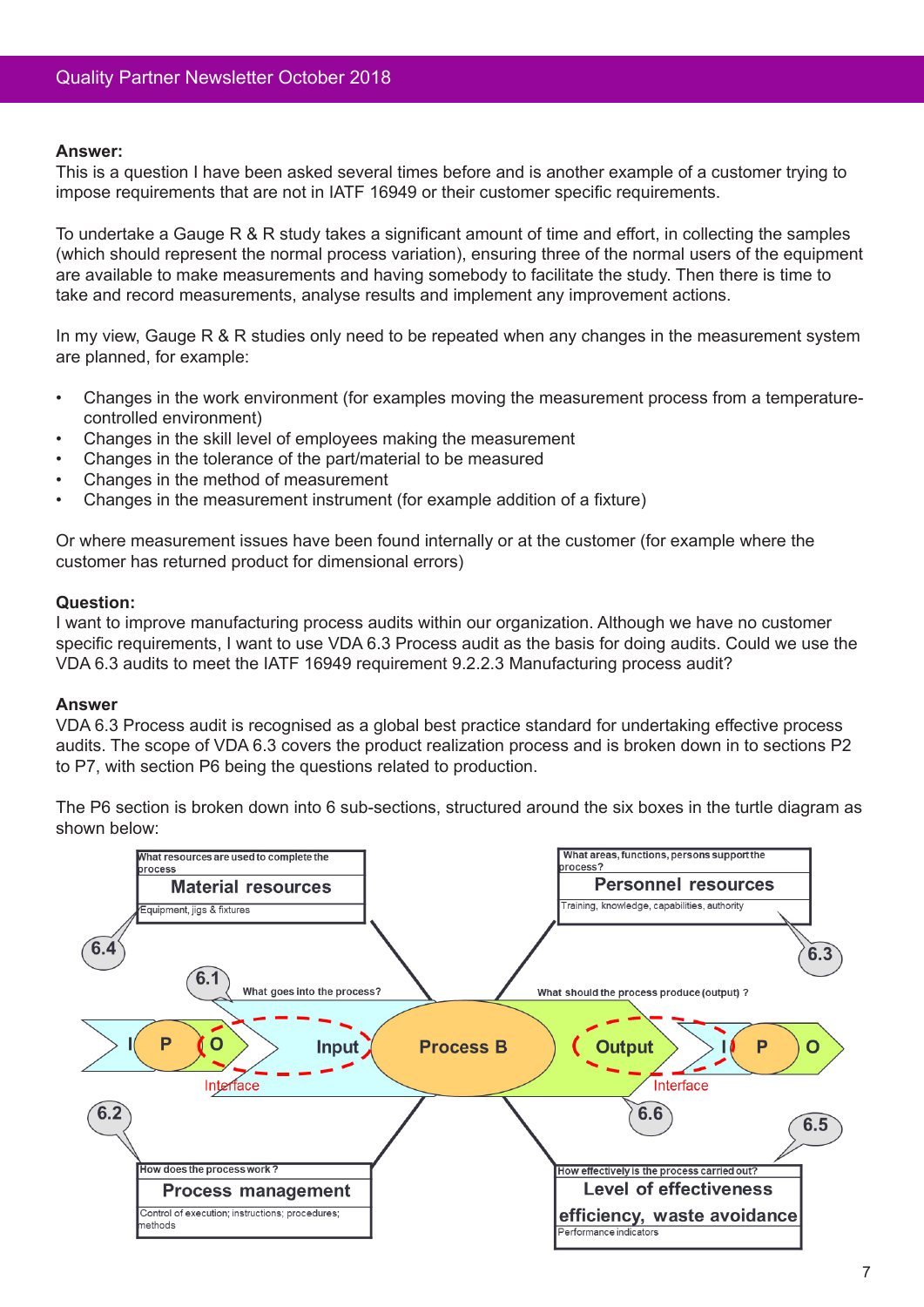With VDA 6.3 there are two options on how we can audit production:

The first option is to audit production as one process, starting from material receipt and following through to material dispatch to the customer.

The second option is to audit each manufacturing process step. This can be done in one big audit, or in a series of smaller audits.

Let's look at the requirement defined in IATF 16949 9.2.2.3, namely:

*"The organization shall audit all manufacturing processes over each three-year calendar period to determine their effectiveness and efficiency using customer-specific required approaches for process audits. Where not defined by the customer, the organization shall determine the approach to be used.*

*Within each individual audit plan, each manufacturing process shall be audited on all shifts where it occurs, including the appropriate sampling of the shift handover.*

*The manufacturing process audit shall include an audit of the effective implementation of the process risk analysis (such as PFMEA), control plan, and associated documents."*

To meet this requirement, it is recommended that option 2 above is adopted, with the audit programme covering all the manufacturing processes on all shifts over a three-year period.

Each VDA 6.3 audit must clearly show which shifts were included in the audit (for example if the shift pattern is 6.00am-2.00pm and 2.00pm-10.00pm, the audit could be undertaken from 12.00pm to 4.00pm, sampling the shift changeover)

The audit report should include the objective evidence collected and any nonconformities found. As there are requirements in VDA 6.3 subsection 6.2 related to PFMEA and control plan compliance, and requirements in subsection 6.5 related to process effectiveness and efficiency, these audits will meet the intent of IATF 16949 9.2.2.3 Manufacturing process audit.

The advantage of using VDA 6.3 is that it will give a % compliance rating for each of the manufacturing processes, enabling benchmarking and sharing of best practices.

Also, many of the requirements in P6 go beyond that of IATF 16949 and can help to identify further opportunities for process improvement.

On final thing to consider. The auditors undertaking the VDA 6.3 audits need to be competent, considering the requirements in 7.2.3, namely:

*"At a minimum manufacturing process auditors shall demonstrate technical understanding of the relevant manufacturing process(es) to be audited, including process risk analysis (such as PFMEA) and control plan."*

If there are no customer specific requirements related to auditor qualification, there is no mandatory need for auditors to attend any VDA sanctioned training. If you require more information on VDA 6.3, or would like to discuss training options contact paul.hardiman@qualitypartner.co.uk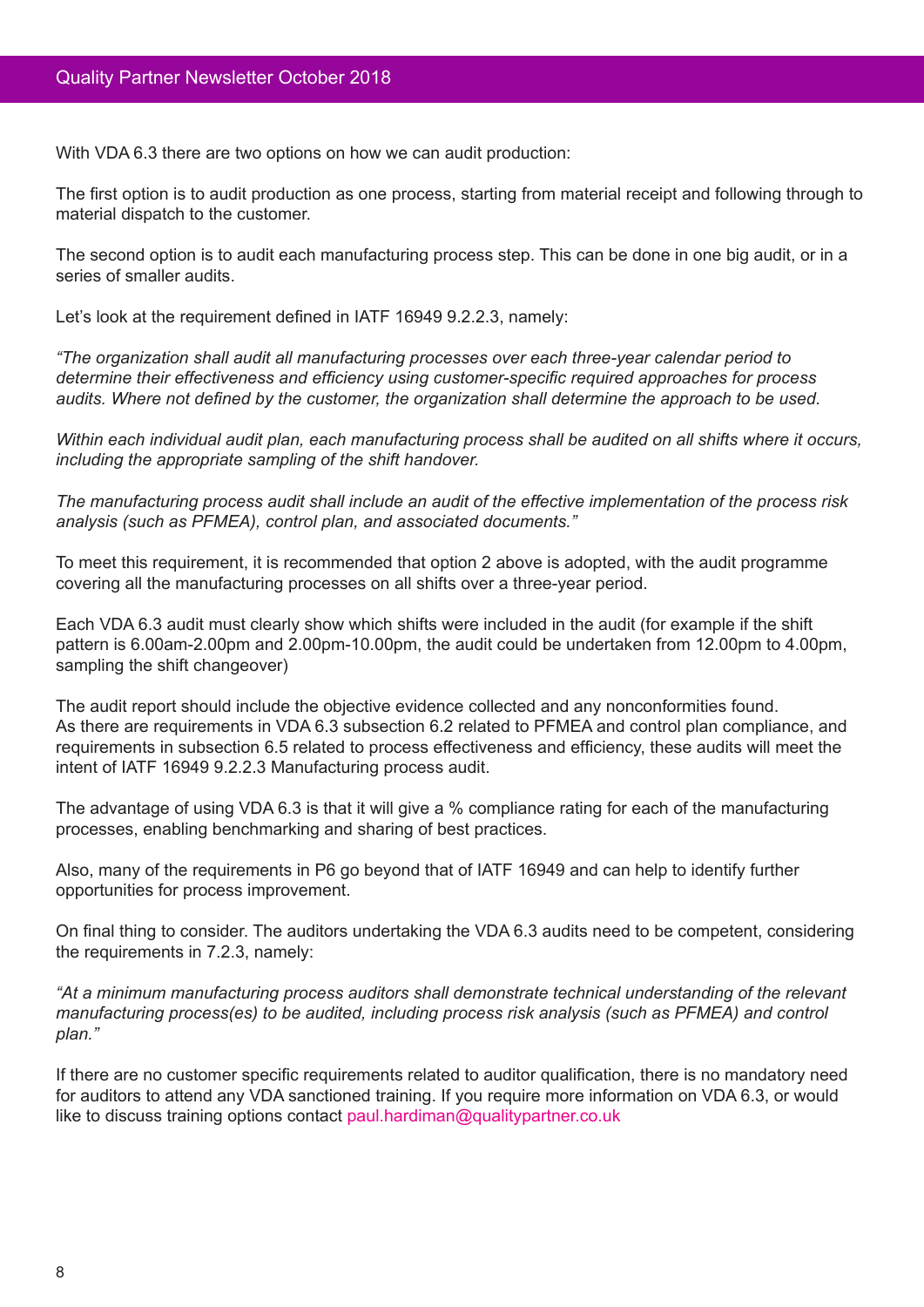#### **Question**

I would like some clarification on the requirement 9.3.2.1 Management review inputs — supplemental e) assessments of manufacturing feasibility made for changes to existing operations and for new facilities or new product (see Section 7.1.3.1);

Why have IATF added this as a management review input?

Currently we manage these types of changes under our change management process.

#### **Answer**

Good question. I think it is because there have been several instances quoted by vehicle manufacturers where suppliers have made changes without top management involvement and it has major consequences on the organization ability to meet their customer requirements.

This requirement is putting the emphasis on top management being aware of planned changes, ensuring that an effective feasibility review has been undertaken, and the risks fully assessed before the planned change is made.

In many organizations a structured, documented feasibility review is only undertaken for customer led changes, not internal changes.

An example maybe where an organization is planning to make some layout changes, for example in the receiving or dispatch areas. Whereas the people close to the change may think the change would improve efficiency, the change may have knock on effect to other processes that may not have been considered. An effective feasibility review process, undertaken by a multidisciplinary team would ensure that all the risks are covered before any changes are made, and then the change is approved by top management before implementation.

A record of this review needs to be retained as part of the evidence of the management review process.

#### **Question**

Several requirements in IATF 16949 are not applicable to our current business activities. For example, we have no warranty agreements with any customers, no embedded software, and receive no customer supplied products. Can we write these requirements in our quality manual as permissible exclusions?

#### **Answer**

The short answer is no! The only permissible exclusion that can be written in the quality manual, or included in the IATF certificate, is product design, where an organization is not product design responsible.

For requirements that are not applicable to an organizations current scope of activities, the organization can identify these exclusions in a matrix showing the link between the organization processes and the ISO9001: 2015/IATF 16949: 2016 requirements. An extract of such a matrix is shown below: